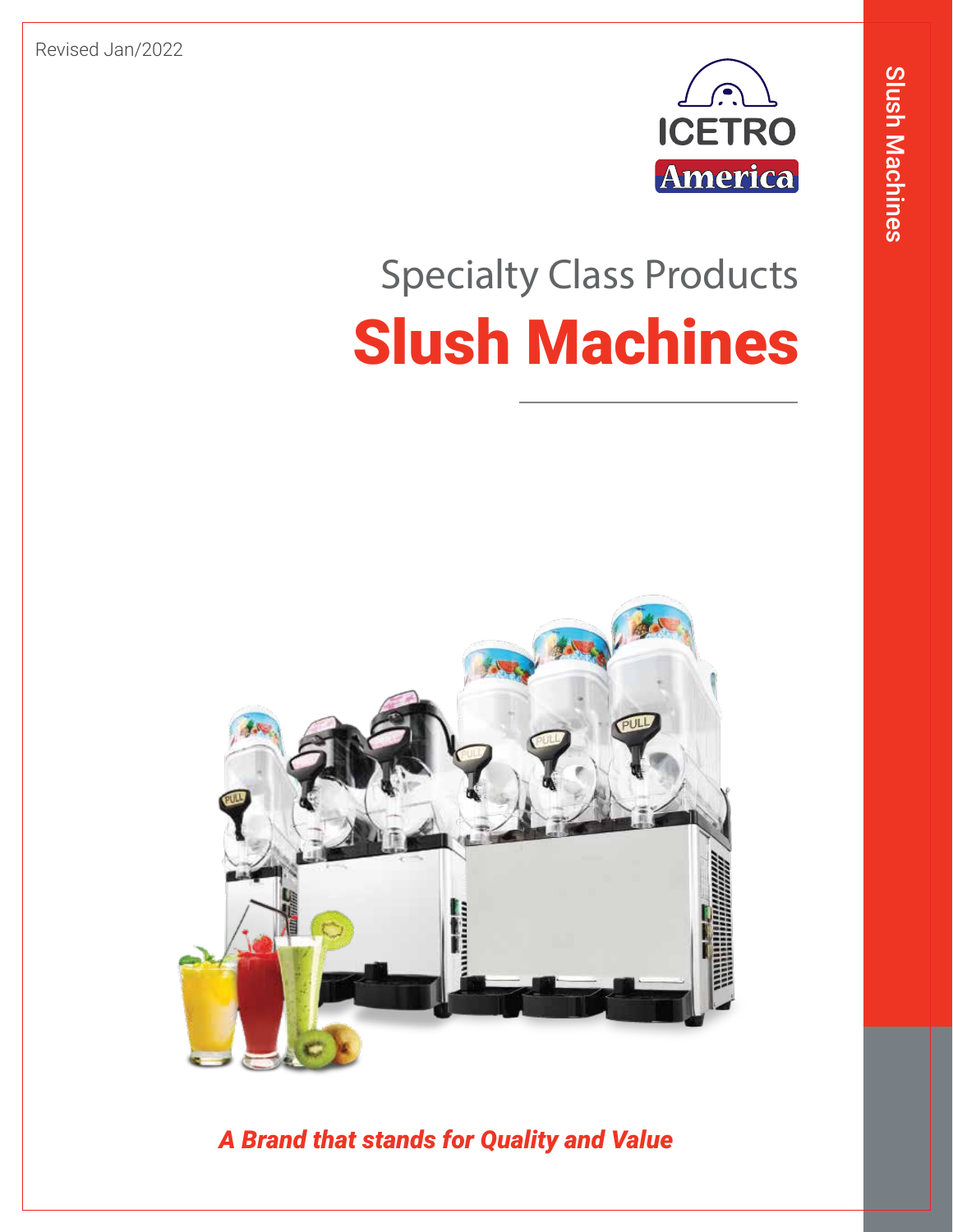# **ICETRO Smoothie & Slush Machine**



### SLUSH MACHINE - 3.2 Gallon x 1 ~ 3 Bowls

- Unbreakable & non-poisonous 3.2 gallon bowls.
- O Stainless steel body and case
- O Durable metal gear motor for long life and reliability
- **O** Torque control system



Air filter **Drain box** 

## SLUSH MACHINE - 2.0 Gallon x 2 Bowls

- O Perfect performance in tropical zone
- **O Fastest Freezing ability**
- Unbreakable & non-poisonous 2.0 gallon Two bowls
- O Torque control system







SSM-52 2.0 gallon x 2 Bowl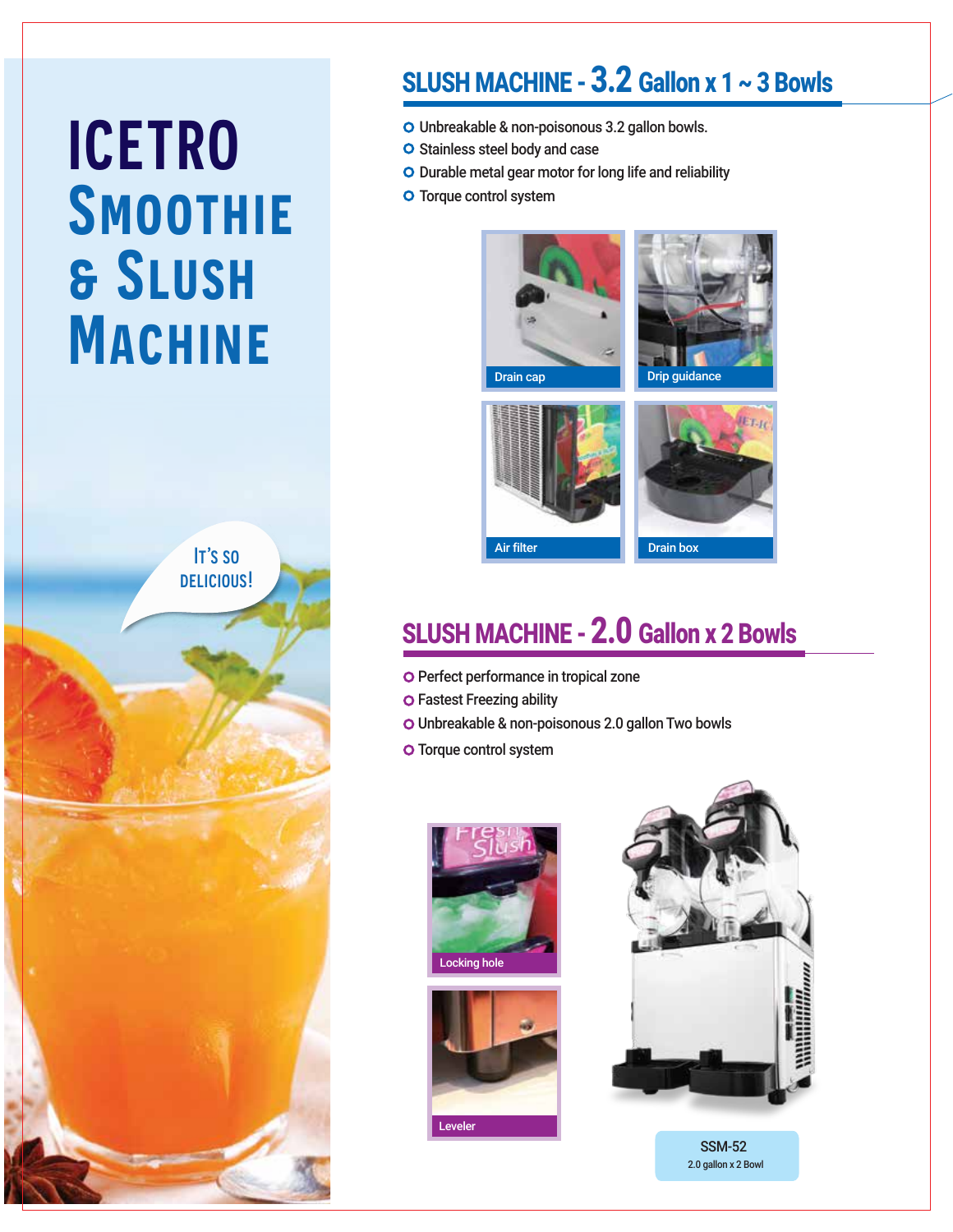



### SSM-52

| Dimensions (Net)  | $(W \times D \times H)$<br>16.6 x 15.0 x 26.2 (inch) |
|-------------------|------------------------------------------------------|
| Weight            | 83.8 lbs                                             |
| Legs              | Rubber                                               |
| Power consumption | $0.67$ HP $(500 W)$                                  |
| <b>Gear Motor</b> | 67 W x 2 EA                                          |
| Refrigerant       | <b>R134A</b>                                         |
| Compressor        | $0.5$ HP                                             |
| Electrical        | 115V/60Hz/1Ph                                        |



#### SSM-180

| Dimensions (Net)  | $(W \times D \times H)$<br>7.7 x 19.2 x 33.0 (inch) |
|-------------------|-----------------------------------------------------|
| Weight            | 66.2 lbs                                            |
| Legs              | Rubber                                              |
| Power consumption | 0.43 HP (320 W)                                     |
| <b>Gear Motor</b> | 67 W x 1 EA                                         |
| Refrigerant       | <b>R134A</b>                                        |
| Compressor        | $0.35$ HP                                           |
| Electrical        | 115V/60Hz/1Ph                                       |



| 32M-790           |                                                      |  |
|-------------------|------------------------------------------------------|--|
| Dimensions (Net)  | $(W \times D \times H)$<br>15.6 x 18.5 x 35.4 (inch) |  |
| Weight            | 114.7 lbs                                            |  |
| Legs              | Rubber                                               |  |
| Power consumption | 1.37 HP (1,020 W)                                    |  |
| <b>Gear Motor</b> | 67 W x 2 EA                                          |  |
| Refrigerant       | <b>R404A</b>                                         |  |
| Compressor        | $0.85$ HP                                            |  |
| Electrical        | 115V/60Hz/1Ph                                        |  |



| Dimensions (Net)      | $(W \times D \times H)$<br>23.6 x 18.5 x 35.4 (inch) |
|-----------------------|------------------------------------------------------|
| Weight                | 176.4 lbs                                            |
| Legs                  | Rubber                                               |
| Power consumption     | 1.81 HP (1,350 W)                                    |
| <b>Gear Motor</b>     | 67 W x 3 EA                                          |
| Refrigerant           | <b>R404A</b>                                         |
| Compressor            | 1.30 HP                                              |
| <b>Voltage Rating</b> | 115V/60Hz/1Ph                                        |
|                       |                                                      |

\* The design, or specification is subject to change without prior notice.